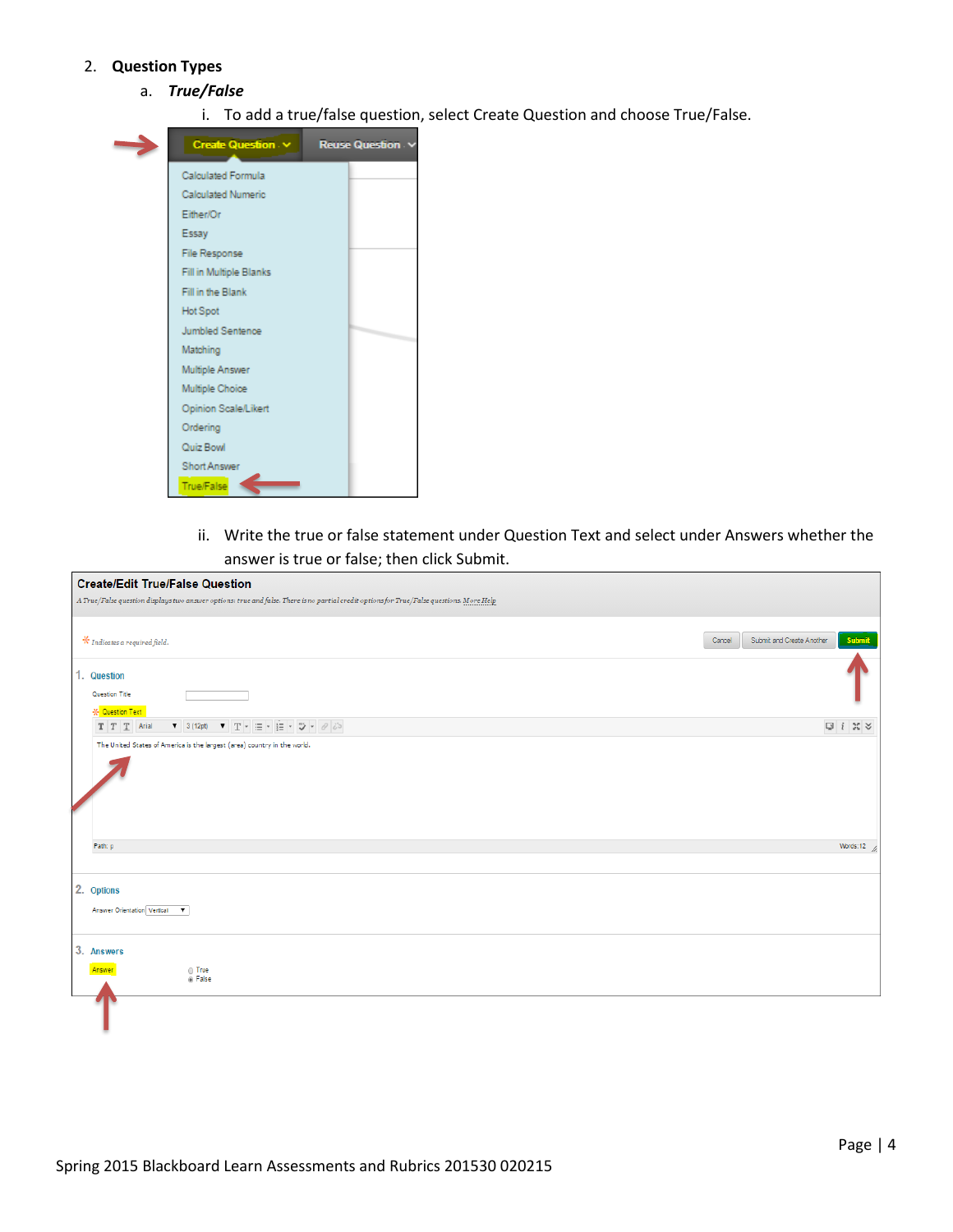## b. *Multiple Choice*

i. To add a multiple choice question, select Create Question and choose Multiple Choice.



ii. Write the question under Question Text and select how the answer choices should be numbered.

|  | <b>Question</b>                                                                                                                      |
|--|--------------------------------------------------------------------------------------------------------------------------------------|
|  |                                                                                                                                      |
|  | Question Title                                                                                                                       |
|  | * Question Text                                                                                                                      |
|  | ▼ 3 (12pt) ▼ T マ 三 マ 三 マ ツ マ ク じっ<br>$T$ $T$ $T$ Arial                                                                               |
|  | What does NATO stand for?                                                                                                            |
|  | Path: p                                                                                                                              |
|  |                                                                                                                                      |
|  | 2. Options                                                                                                                           |
|  | If partial credit is allowed, each incorrect answer can specify what percentage of the total points should be given for that answer. |
|  | <b>Answer Numbering</b><br>Lowercase Letters (a, b, c) ▼                                                                             |
|  | <b>Answer Orientation</b><br>Vertical<br>▼                                                                                           |
|  | <b>Allow Partial Credit</b><br>□                                                                                                     |
|  | Show Answers in Random Order<br>$\Box$                                                                                               |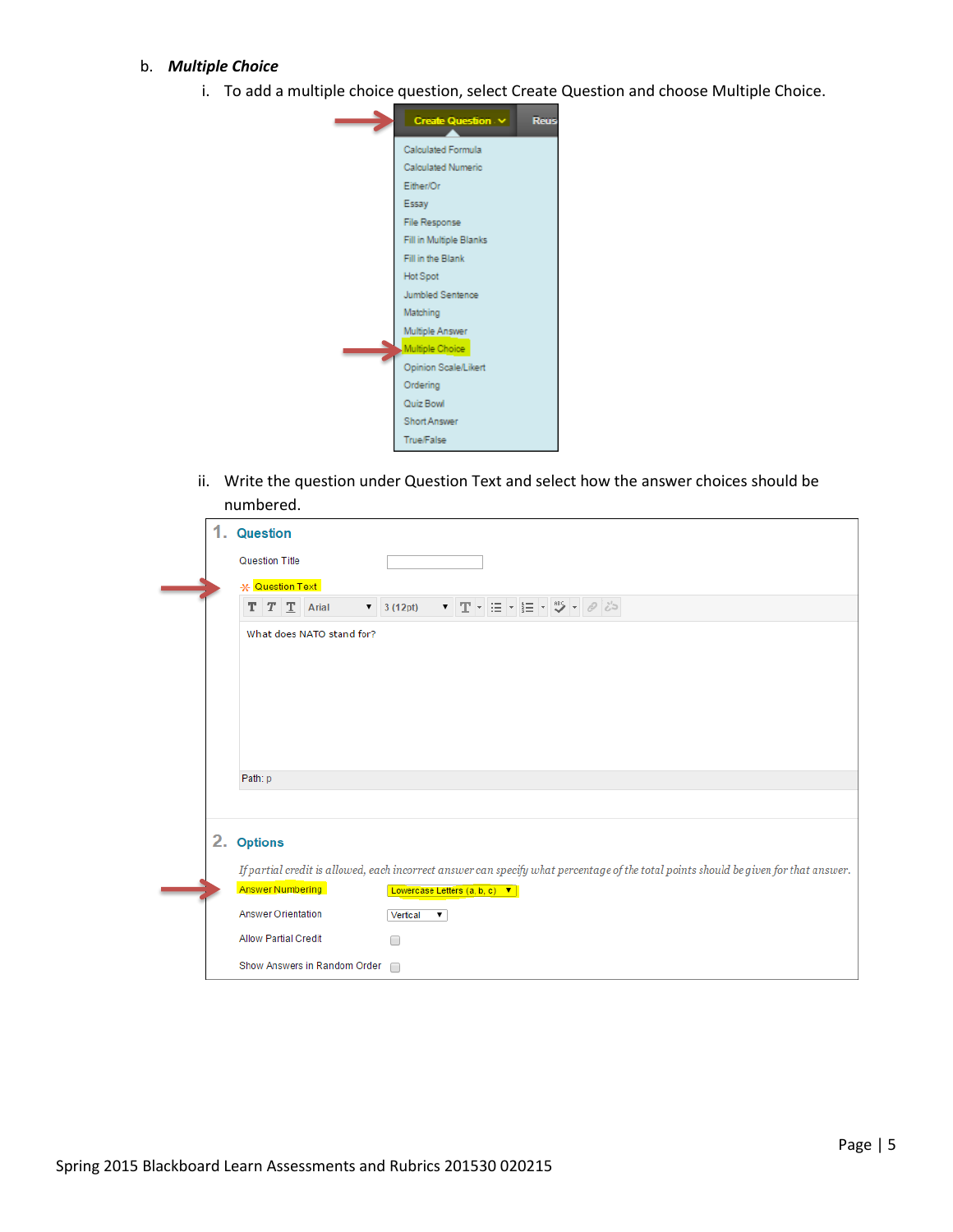iii. Select the number of answer choices you would like to display. Add the answer choices in the individual text boxes. Make sure to check the bubble next to the correct answer choice.

| 3. Answers |                                                                                                                                                                                                                                                                                                                                                                                                                                                                                                                                                     |                       |        |
|------------|-----------------------------------------------------------------------------------------------------------------------------------------------------------------------------------------------------------------------------------------------------------------------------------------------------------------------------------------------------------------------------------------------------------------------------------------------------------------------------------------------------------------------------------------------------|-----------------------|--------|
|            | Select the number of answer choices, fill in the fields with possible answers, and select the correct answer.                                                                                                                                                                                                                                                                                                                                                                                                                                       |                       |        |
|            | Number of Answers<br>$4 - \nabla$                                                                                                                                                                                                                                                                                                                                                                                                                                                                                                                   |                       |        |
|            | Correct<br>Answer 1.<br>$\circ$                                                                                                                                                                                                                                                                                                                                                                                                                                                                                                                     |                       | Remove |
|            | $T$ $\sim$<br>$\mathcal O$<br>125<br>т<br>T<br>Artal<br>3(12pt)<br>т<br>▼<br>▼                                                                                                                                                                                                                                                                                                                                                                                                                                                                      | $Q$ $i$ $N$ $\approx$ |        |
|            | National Agreement for Traditional Organization                                                                                                                                                                                                                                                                                                                                                                                                                                                                                                     |                       |        |
|            |                                                                                                                                                                                                                                                                                                                                                                                                                                                                                                                                                     |                       |        |
|            |                                                                                                                                                                                                                                                                                                                                                                                                                                                                                                                                                     |                       |        |
|            |                                                                                                                                                                                                                                                                                                                                                                                                                                                                                                                                                     |                       |        |
|            |                                                                                                                                                                                                                                                                                                                                                                                                                                                                                                                                                     |                       |        |
|            | Path: p                                                                                                                                                                                                                                                                                                                                                                                                                                                                                                                                             | Words:5               |        |
|            |                                                                                                                                                                                                                                                                                                                                                                                                                                                                                                                                                     |                       |        |
|            | Answer 2.<br>$3\, (12pt) \qquad \blacktriangledown \qquad \boxed{\textbf{T}} \qquad \blacktriangledown \qquad \boxed{\equiv} \qquad \blacktriangledown \qquad \boxed{\equiv} \qquad \blacktriangledown \qquad \boxed{\textbf{a}^{\textbf{c}} \qquad \textbf{b}^{\textbf{c}} \qquad \textbf{c}^{\textbf{c}} \qquad \textbf{c}^{\textbf{c}} \qquad \textbf{d}^{\textbf{c}} \qquad \textbf{c}^{\textbf{c}} \qquad \textbf{c}^{\textbf{c}} \qquad \textbf{c}^{\textbf{c}} \qquad \textbf{c}^{\textbf{c}} \qquad \textbf{c$<br>т<br>T<br>Artal<br>▼<br>т | $Q$ $i$ $\approx$     | Remove |
|            | North Atlantic Treaty Organization                                                                                                                                                                                                                                                                                                                                                                                                                                                                                                                  |                       |        |
|            |                                                                                                                                                                                                                                                                                                                                                                                                                                                                                                                                                     |                       |        |
|            |                                                                                                                                                                                                                                                                                                                                                                                                                                                                                                                                                     |                       |        |
|            |                                                                                                                                                                                                                                                                                                                                                                                                                                                                                                                                                     |                       |        |
|            |                                                                                                                                                                                                                                                                                                                                                                                                                                                                                                                                                     |                       |        |
|            |                                                                                                                                                                                                                                                                                                                                                                                                                                                                                                                                                     |                       |        |
|            | Path: p                                                                                                                                                                                                                                                                                                                                                                                                                                                                                                                                             | Words:4               |        |
|            | Answer 3.                                                                                                                                                                                                                                                                                                                                                                                                                                                                                                                                           |                       | Remove |
|            | $\mathbb{T} \mid \cdot \mid \Xi \mid \cdot \mid \Xi \mid \cdot \mid \psi \mid \cdot \mid \mathcal{O} \mid \mathcal{E}$<br>Artal<br>3(12pt)<br>$\mathbf{v}$<br>т<br>T<br>▼                                                                                                                                                                                                                                                                                                                                                                           | $Q$ $i$ $N$ $\approx$ |        |
|            | North American Target Officials                                                                                                                                                                                                                                                                                                                                                                                                                                                                                                                     |                       |        |
|            |                                                                                                                                                                                                                                                                                                                                                                                                                                                                                                                                                     |                       |        |
|            |                                                                                                                                                                                                                                                                                                                                                                                                                                                                                                                                                     |                       |        |

| Click Submit when done.<br>iv.                                                                                            |        |                           |  |
|---------------------------------------------------------------------------------------------------------------------------|--------|---------------------------|--|
| 7. Submit<br>Click Submit to proceed. Click Cancel to quit. Click Submit and Create Another to submit and create another. |        |                           |  |
|                                                                                                                           | Cancel | Submit and Create Another |  |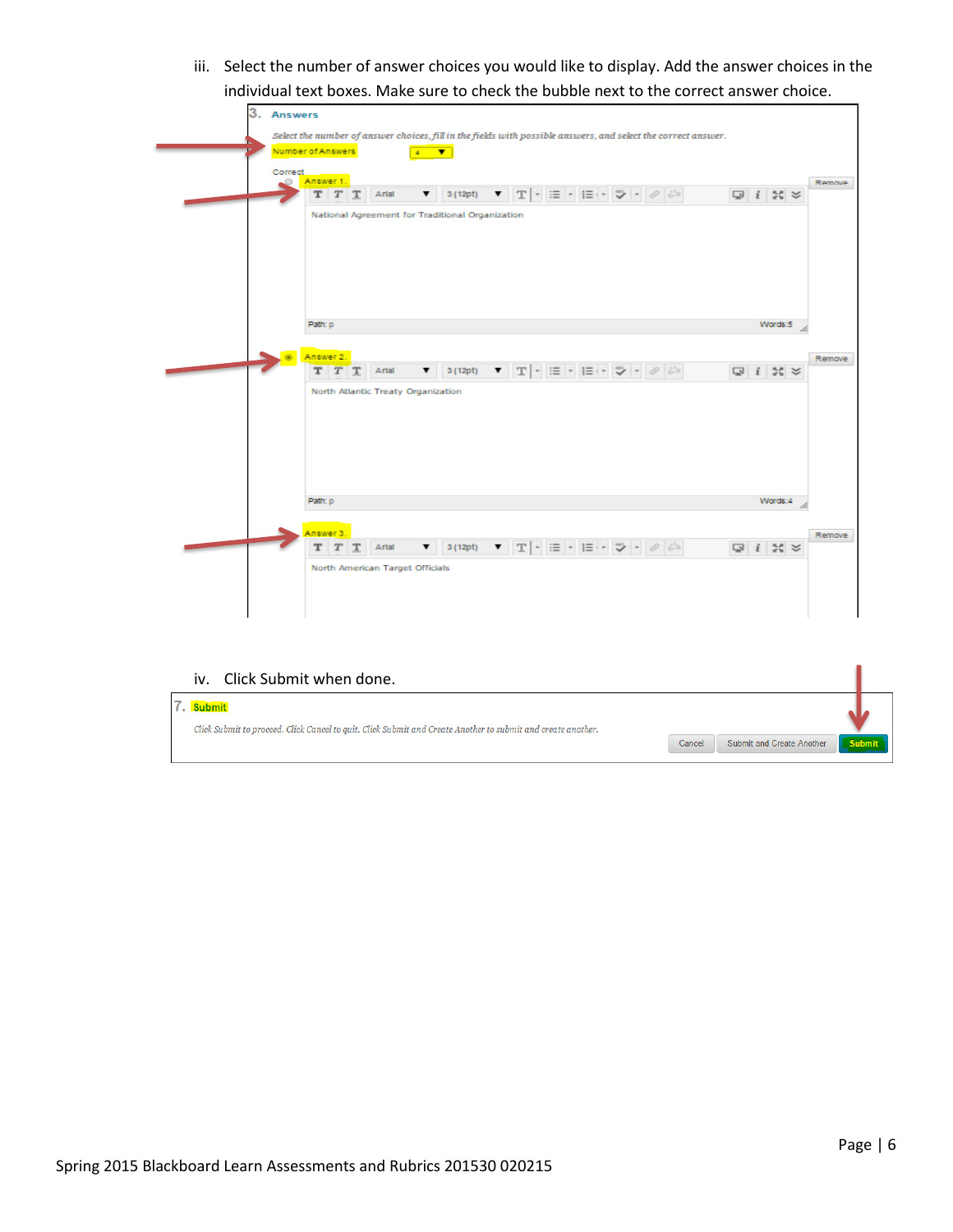## *c. Matching*

i. Select Create Question and choose Matching.

| Create Question $\sim$    | Reuse |
|---------------------------|-------|
| Calculated Formula        |       |
| <b>Calculated Numeric</b> |       |
| Either/Or                 |       |
| Essay                     |       |
| File Response             |       |
| Fill in Multiple Blanks   |       |
| Fill in the Blank         |       |
| <b>Hot Spot</b>           |       |
| Jumbled Sentence          |       |
| Matching                  |       |
| Multiple Answer           |       |
| Multiple Choice           |       |
| Opinion Scale/Likert      |       |
| Ordering                  |       |
| Quiz Bowl                 |       |
| <b>Short Answer</b>       |       |
| <b>True/False</b>         |       |

ii. Enter the question text. If you want to allow partial credit, leave that box checked.

## 1. Question

|                | $T$ $T$ $T$ $T$ |  |  |  | Paragraph Arial                                                                                   |  | $\bullet$ 3 (12pt) |                                                                                                                                                                                                                                                                                                                                                                                                                                                                                                                                                                                                                                            | ▼日・巨・エー/                                   |  |   |    |   |  |          |
|----------------|-----------------|--|--|--|---------------------------------------------------------------------------------------------------|--|--------------------|--------------------------------------------------------------------------------------------------------------------------------------------------------------------------------------------------------------------------------------------------------------------------------------------------------------------------------------------------------------------------------------------------------------------------------------------------------------------------------------------------------------------------------------------------------------------------------------------------------------------------------------------|--------------------------------------------|--|---|----|---|--|----------|
| X              | DDQ             |  |  |  | $ \Theta  \otimes   \equiv   \equiv   \equiv   \equiv   \equiv   \mathbf{T}^x   \mathbf{T}_x    $ |  |                    | $\mathscr O$                                                                                                                                                                                                                                                                                                                                                                                                                                                                                                                                                                                                                               | $ \delta \rangle$ in the $ \delta \rangle$ |  |   |    |   |  |          |
|                |                 |  |  |  |                                                                                                   |  |                    | $\textcircled{\tiny{\textcircled{\#}}}\ \textcircled{\tiny{\textcircled{\#}}}\ \textcircled{\tiny{\textcircled{\#}}}\ \textcircled{\tiny{\textcircled{\#}}}\ \textcircled{\tiny{\textcircled{\#}}}\ \textcircled{\tiny{\textcircled{\#}}}\ \textcircled{\tiny{\textcircled{\#}}}\ \textcircled{\tiny{\textcircled{\#}}}\ \textcircled{\tiny{\textcircled{\#}}}\ \textcircled{\tiny{\textcircled{\#}}}\ \textcircled{\tiny{\textcircled{\#}}}\ \textcircled{\tiny{\textcircled{\#}}}\ \textcircled{\tiny{\textcircled{\#}}}\ \textcircled{\tiny{\textcircled{\#}}}\ \textcircled{\tiny{\textcircled{\#}}}\ \textcircled{\tiny{\textcircled$ |                                            |  | 性 | E. | 围 |  | HTML CSS |
|                |                 |  |  |  |                                                                                                   |  |                    |                                                                                                                                                                                                                                                                                                                                                                                                                                                                                                                                                                                                                                            |                                            |  |   |    |   |  |          |
|                |                 |  |  |  |                                                                                                   |  |                    |                                                                                                                                                                                                                                                                                                                                                                                                                                                                                                                                                                                                                                            |                                            |  |   |    |   |  |          |
| Path: p        |                 |  |  |  |                                                                                                   |  |                    |                                                                                                                                                                                                                                                                                                                                                                                                                                                                                                                                                                                                                                            |                                            |  |   |    |   |  |          |
| <b>Options</b> |                 |  |  |  |                                                                                                   |  |                    |                                                                                                                                                                                                                                                                                                                                                                                                                                                                                                                                                                                                                                            |                                            |  |   |    |   |  |          |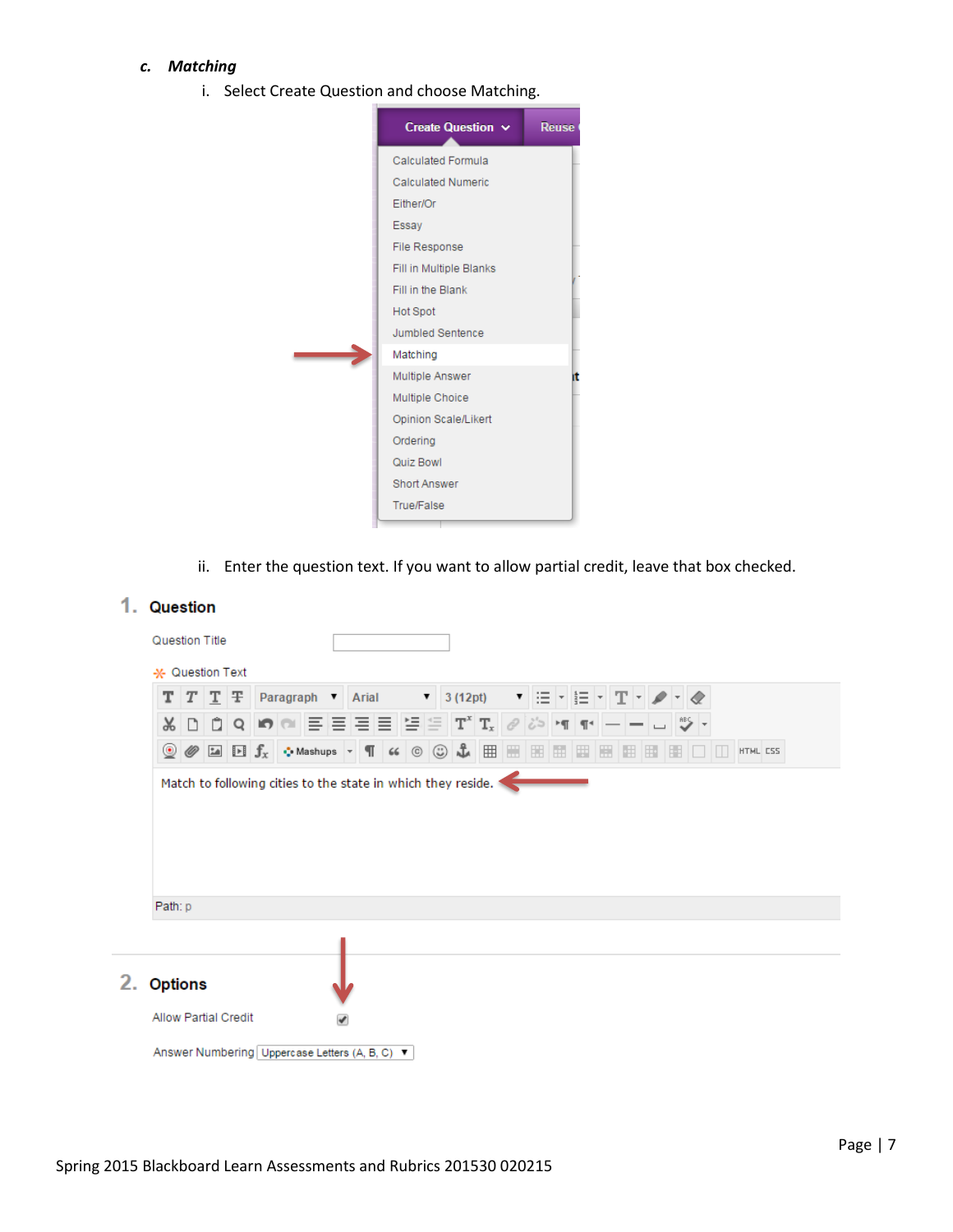iii. Enter the number of question pairs; The minimum is 4 and the maximum is 20. Enter the question/answer pair sets. Click Submit when finished.



Cancel

Submit and Create Another

**Submit**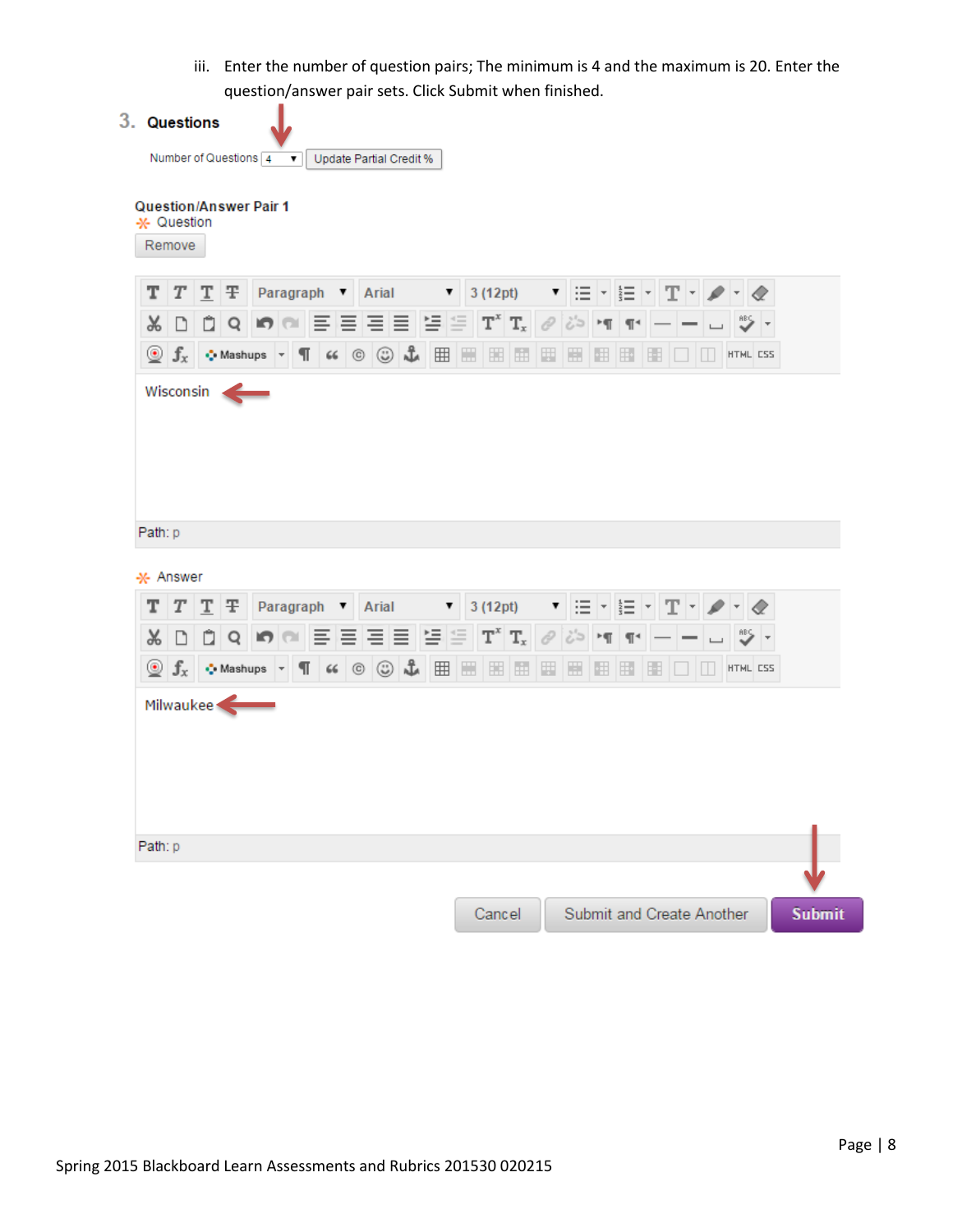- d. *Hot spot.* A Hot Spot question allows you to set up a question that is an image. Students will click on an area of the image to answer a Hot Spot question.
	- i. Click on Create Question, then Hot Spot.



ii. Enter question text. Browse your computer to find and upload the image. Click Next.